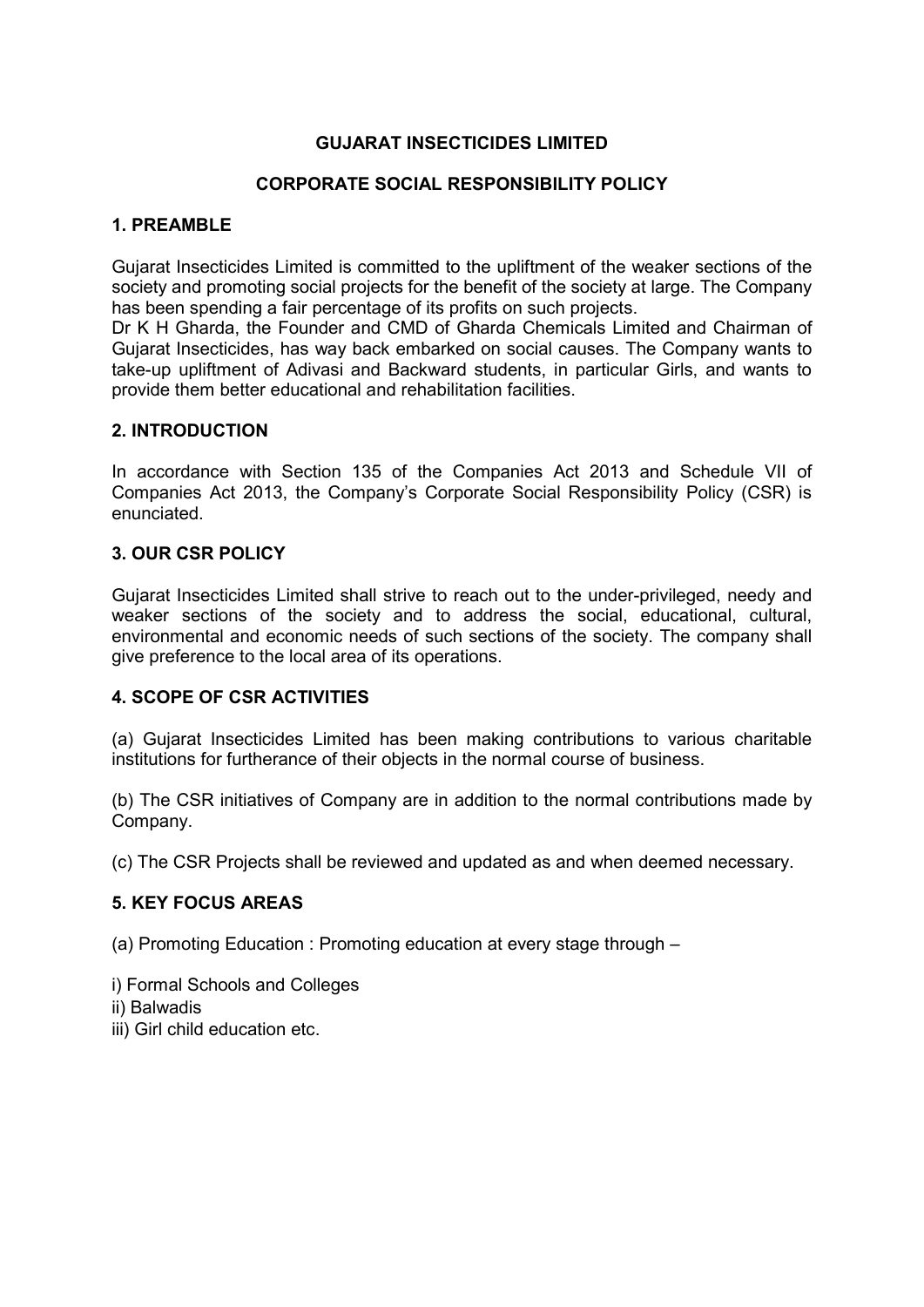(b) Health Care:

- i) Provide health care facilities to people.
- ii) Supporting Primary health care centres
- iii) Mother and Child care projects
- iv) Programmes to address malnutrition and sanitation
- v) Immunization programmes with a thrust on polio eradication
- vi) Health care for visually impaired and differently abled
- vii) Old age homes
- (c) Sustainable Livelihood:

To provide livelihood in a locally appropriate and environmentally sustainable manner through:-

i) Formation of Self Help Groups for women empowerment

- ii) Skill Enhancement and Vocational training
- iii) Partnership with Industrial Training Institutes
- iv) Agriculture development and better farmer focus

v) Animal Husbandry

(d) Protection of Environment:

i) Soil and Water conservation

- ii) Watershed development
- iii) Agro Forestry

(e) Infrastructure Development:

To set up essential services that form foundation of sustainable development through: i) Basic infrastructure facilities for help achieving (a) to (d) above

- ii) Safe drinking water
- iii) Renewable sources of energy

# 6. BOARD-LEVEL CSR COMMITTEE

Our CSR governance structure will be headed by the Board Level CSR committee that will be ultimately responsible for the CSR projects undertaken. The Committee will report to the Board of Directors.

### **7. MEMRERS**

- (a) Dr K H Gharda, Chairman
- (b) Mr D K Shneoy, Director
- (c) Mr V M Vidwans, Director